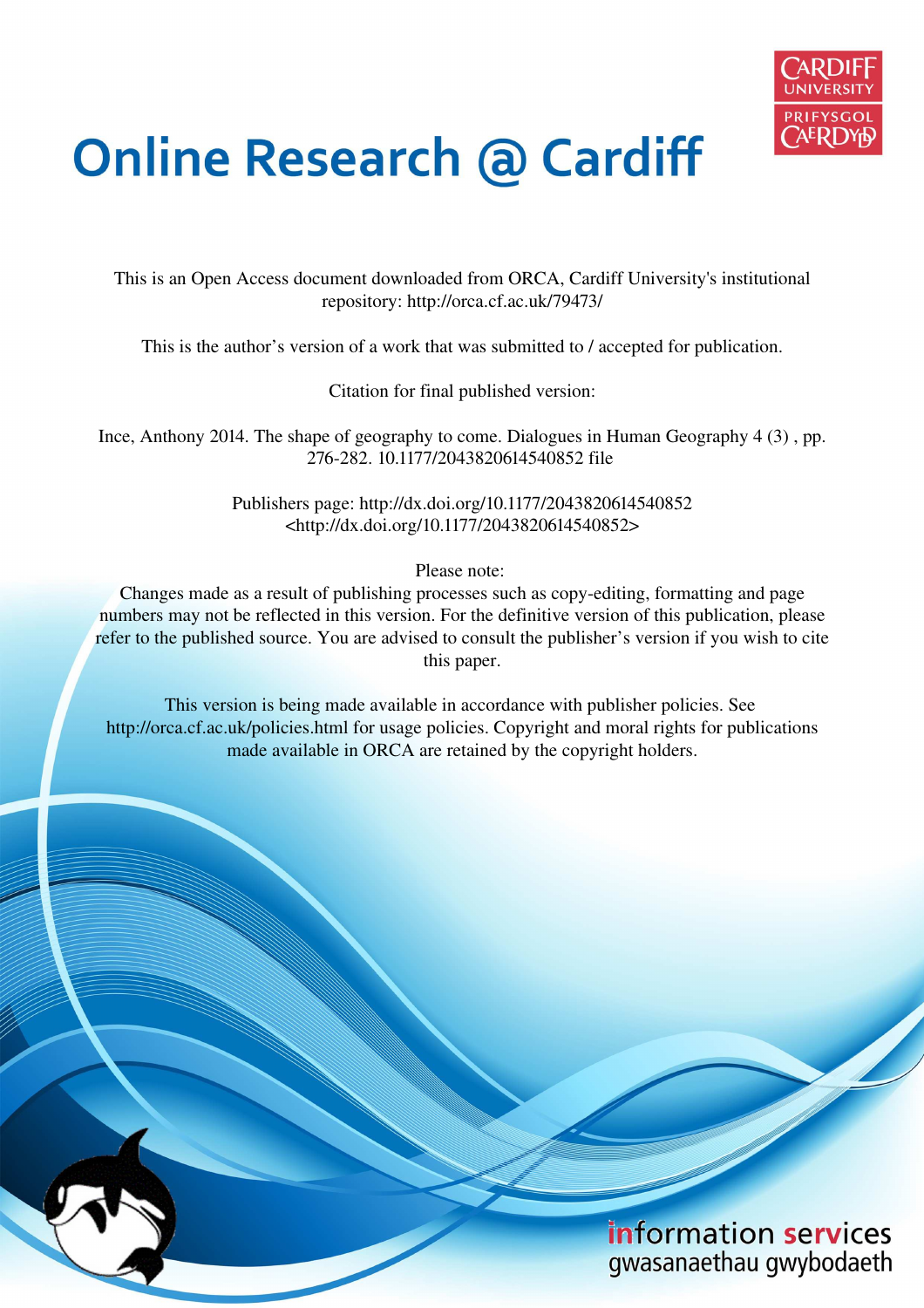## **The shape of geography to come**

Anthony Ince[i](#page-19-0)

Stockholm University

## **Abstract**

In this commentary, I offer a constructive critique of certain elements of Springer's (2014) paper, from an anarchist-geographic perspective. I welcome his paper in bringing to light some of the more politically problematic elements of (orthodox) Marxist thought, and raising important points about the practicalities of social change, but he does so in a rather binaristic manner. Accordingly, I address several elements of Springer's characterisation of both anarchism and Marxism – especially on political organisation and praxis – in order to nuance some of his arguments and draw out broader lessons for radical geographical scholarship and the future of the radical/revolutionary left in general.

Keywords: anarchism, Marxism, political strategy, prefiguration, organisation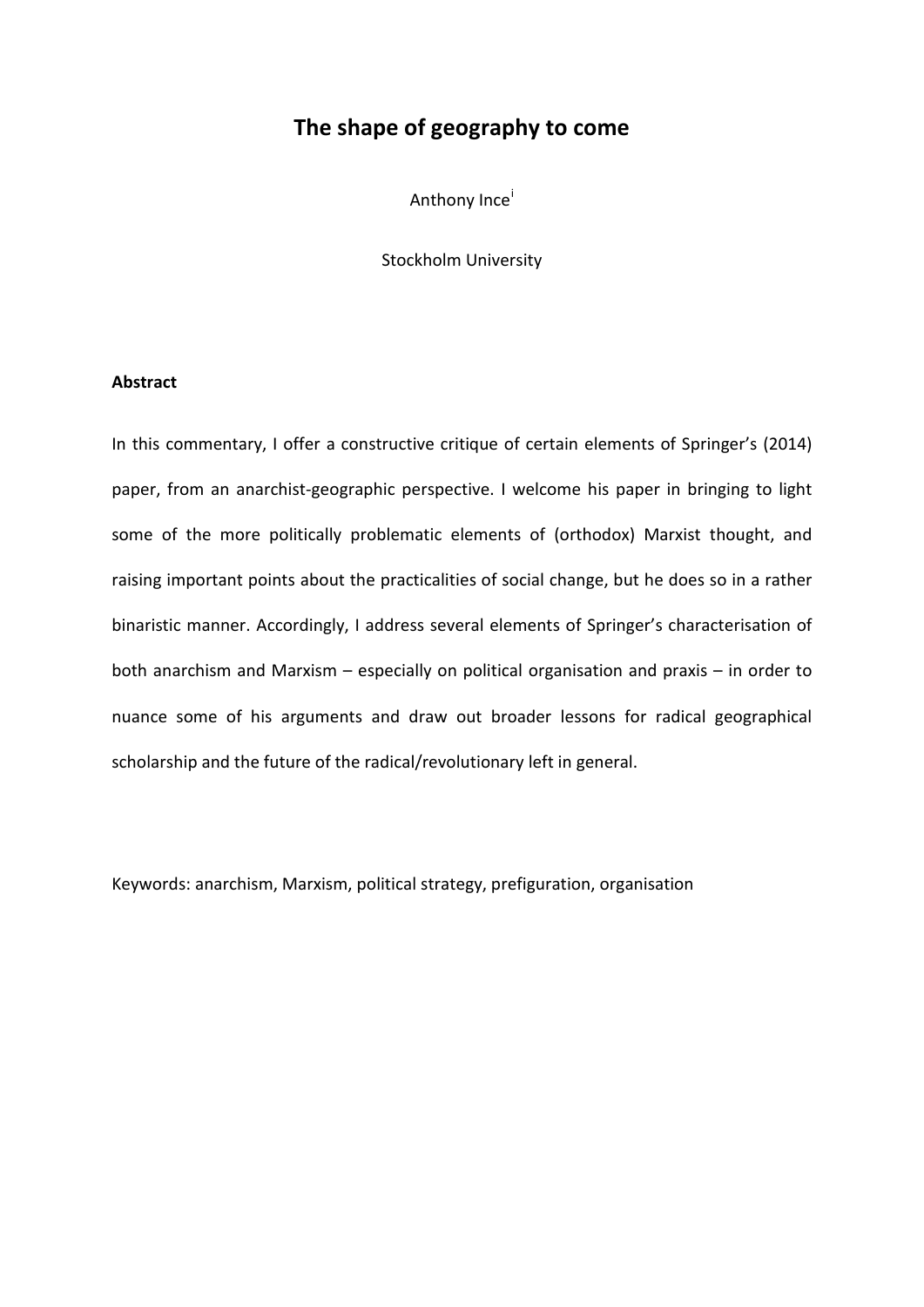"All dressed up with nowhere to go – I told you so."

- Refused, *The Shape of Punk to Come* (1998)

Refused<sup>[ii](#page-19-1)</sup>, an anarchist-influenced punk band from Umeå, Sweden, concluded their musical career in 1998 with an album that was partly a damning critique of the increasingly vacuous and commercialised punk genre. By proverbially 'going down in flames', they inadvertently rendered themselves eternal idols of the musical scene they left for (nearly) dead. This provocation came to represent not a death knoll, nor a denouncement, but a *call for renewal*. It is in this spirit that I welcome Springer's (2014) polemic on the state of radical geography today, and his offering of an anarchist alternative.

Springer's (2014) paper represents an opening up of a long-overdue debate within radical geographical scholarship concerning "the concrete materiality of how revolution is actually operationalised" (p. 19). All too often, radical geographers have undertaken profoundly incisive critical analysis of capitalism, patriarchy, racism and so on, but often with little or no reference to the dirty, practical mechanics of how to go about making material changes in the world  $\ddot{\phantom{a}}$ , and often uncomfortably thin when it comes to suggesting what to create, and how to go about creating it. This is likely a factor of academic knowledge production in general, since radicals and revolutionaries outside the Ivory Tower have probably spent most of their intellectual energies on these debates (e.g. Dielo Truda, 2014 [1926]; Lenin, 1987 [1902]: ch. 2). Perhaps, as Swyngedouw (2010) notes, a key barrier may also be a *fear*  of failure, in light of 20<sup>th</sup> Century communist experiments. Thus, in bluntly laying these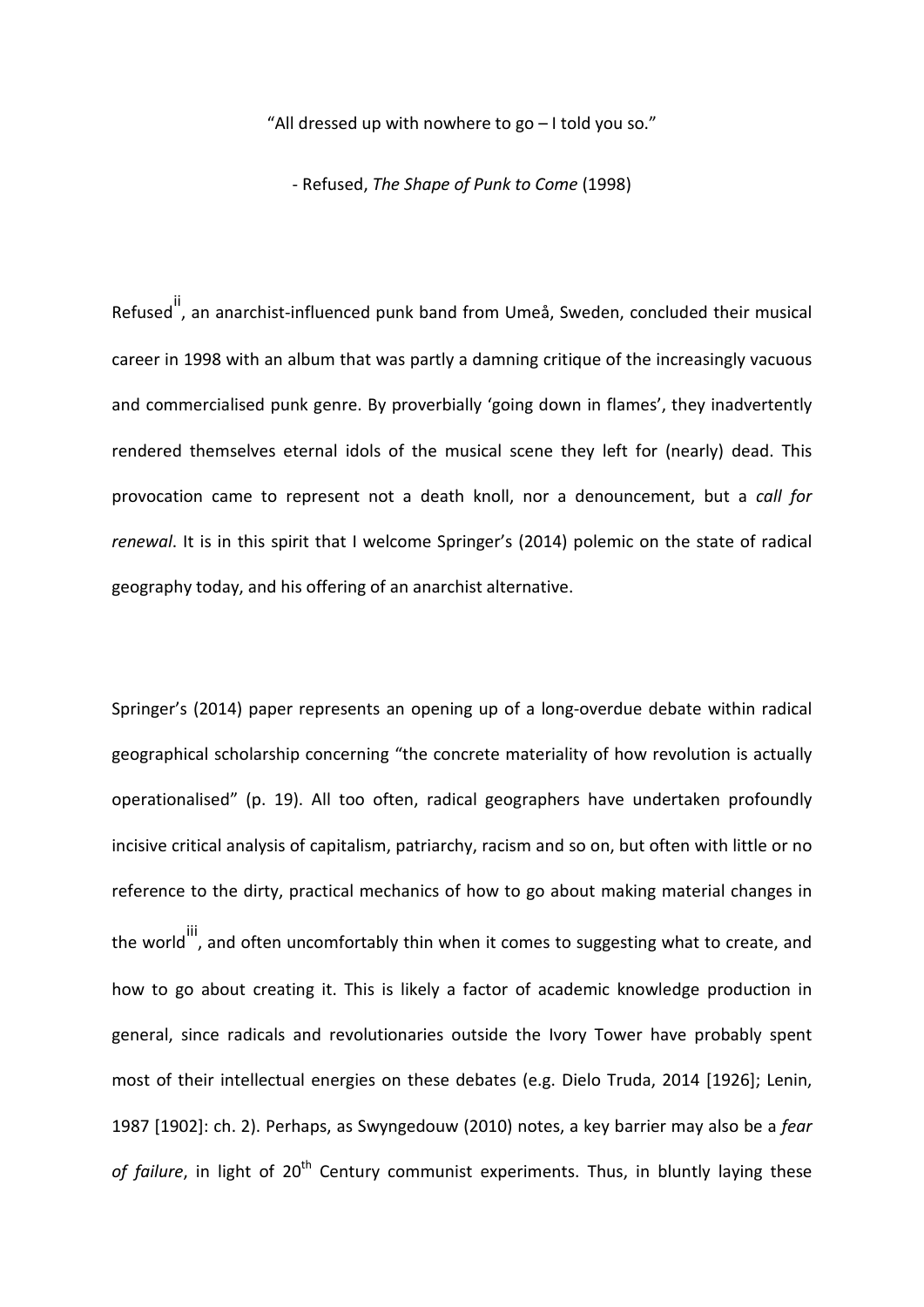debates bare, Springer forces us – anarchist and Marxist alike – to engage with them headon.

There are elements of Springer's (2014) argument, however, that require some nuancing – both in his characterisation of Marxism in geography and his particular brand of anarchism. Springer is perhaps attempting to cover too much in too little space, leading to some simplifications that sometimes obscure the much more fundamental point he is trying to convey. I do not wish to dwell on these issues, but from an anarchist perspective, for example, discussions of violence are far more complex than a simple division between a violent and out-of-touch minority perpetrating 'propaganda of the deed' and the morally respectable non-violent majority (Wellbrook, 2009). Anarchist debates on violence have raged for over a century, and alongside Springer's persuasive argument, there are also convincing arguments indicating how an unyielding focus on non-violence can in fact serve to strengthen the oppressive structures and relations we seek to dismantle (Gelderloos, 2007). Indeed, from my own decade or more of activism and research among anarchists in the UK, the (myriad) anarchist views on violence tend to orbit more of a pragmatic choice (how can we achieve X? What tactics will have what effects, and to what ends?) than a moral dilemma (is violence (in)consistent with our normative frameworks?). Thus, in the Spanish Civil War, for example, the millions who sided with the anarchists were involved simultaneously in violent warfare *and* peacefully prefigurative self-management (Peirats, 1990).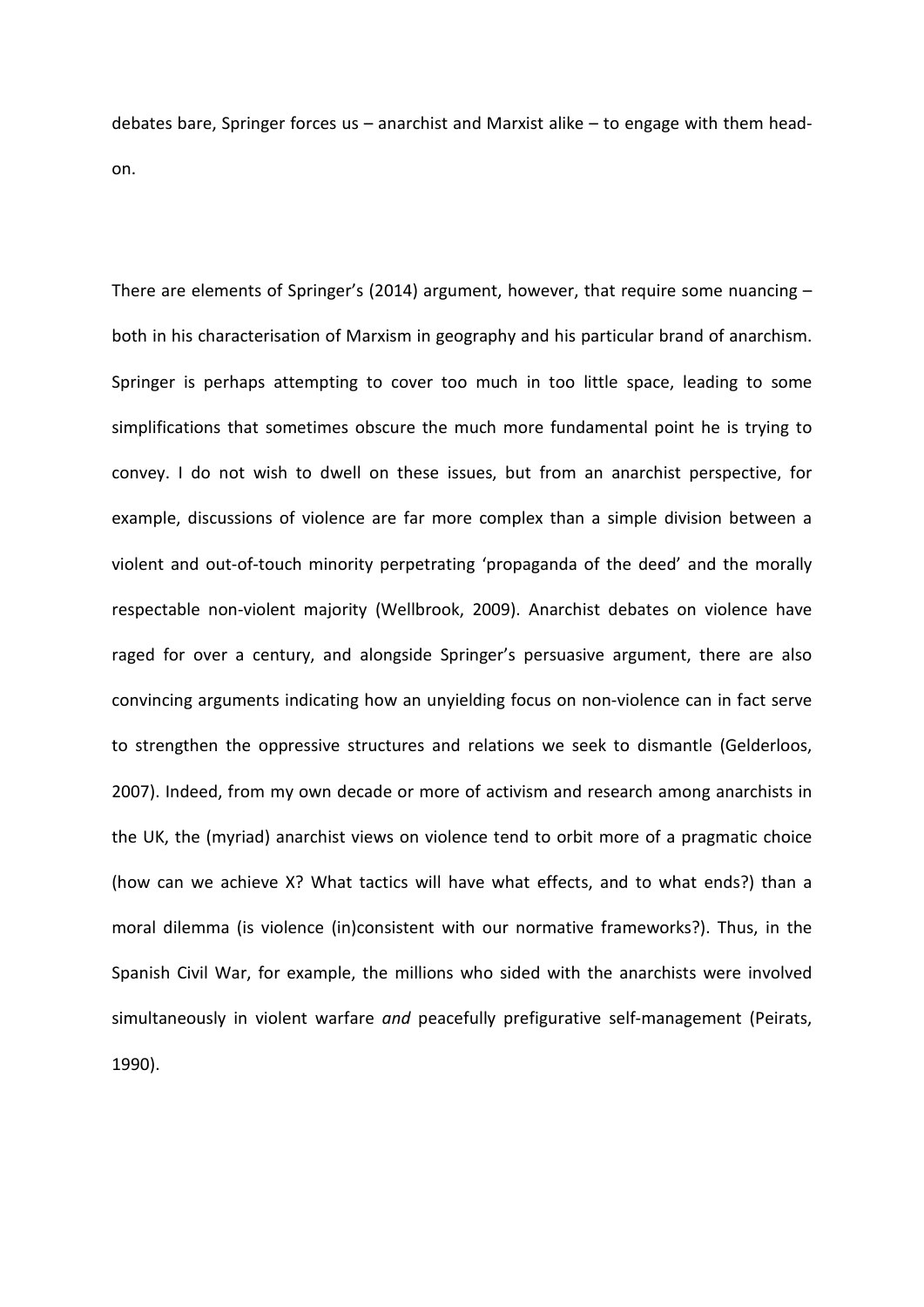There are also some misunderstandings of Marxism within Springer's text, most of which I will let the Marxists deal with. One issue concerns the assertion that the autonomist tradition is essentially anarchism in Marx's clothing, which disregards an entire (admittedly broadly anti-authoritarian, anti-vanguardist) body of thought and action from *Potere Operaia*<sup>[iv](#page-19-3)</sup> to the present day that self-consciously traces its roots explicitly and directly to Marx. As Cleaver (1979: 11) notes quite clearly, autonomist Marxism "self-consciously and unilaterally structures its approach to determine the meaning and relevance of every concept [of Marxism] to the immediate development of working-class struggle" (cf. Panzieri, 1976). Thus, even 'post-autonomist' thinkers such as Hardt and Negri (2000) or Holloway (2002), who influence anarchists and Marxists alike, derive their thought and praxis chiefly from Marxism.

The question, then, may be less about 'ownership' of ideas and more about amassing the structures, attitudes, strategies and tactics that are conducive to building a world free of exploitation and domination, and this is what I want to discuss here. After all, while (orthodox) Marxist strategies have almost consistently led to brutal totalitarianism, they, like the anarchists, want to create a peaceful, free and equal world. Springer's powerful (and correct) assertion that Proudhon's pioneering anarchist work directly and heavily influenced Marx is an important and often-ignored fact of Marxism's intellectual genesis. However, framing this fact as an indication of the innovative contributions an anarchist imagination can make is perhaps more important than 'reclaiming' concepts from the Marxists. Therefore, it is productive to consider a broader picture of the radical, and explore anarchism's existing and potential contributions to social transformation.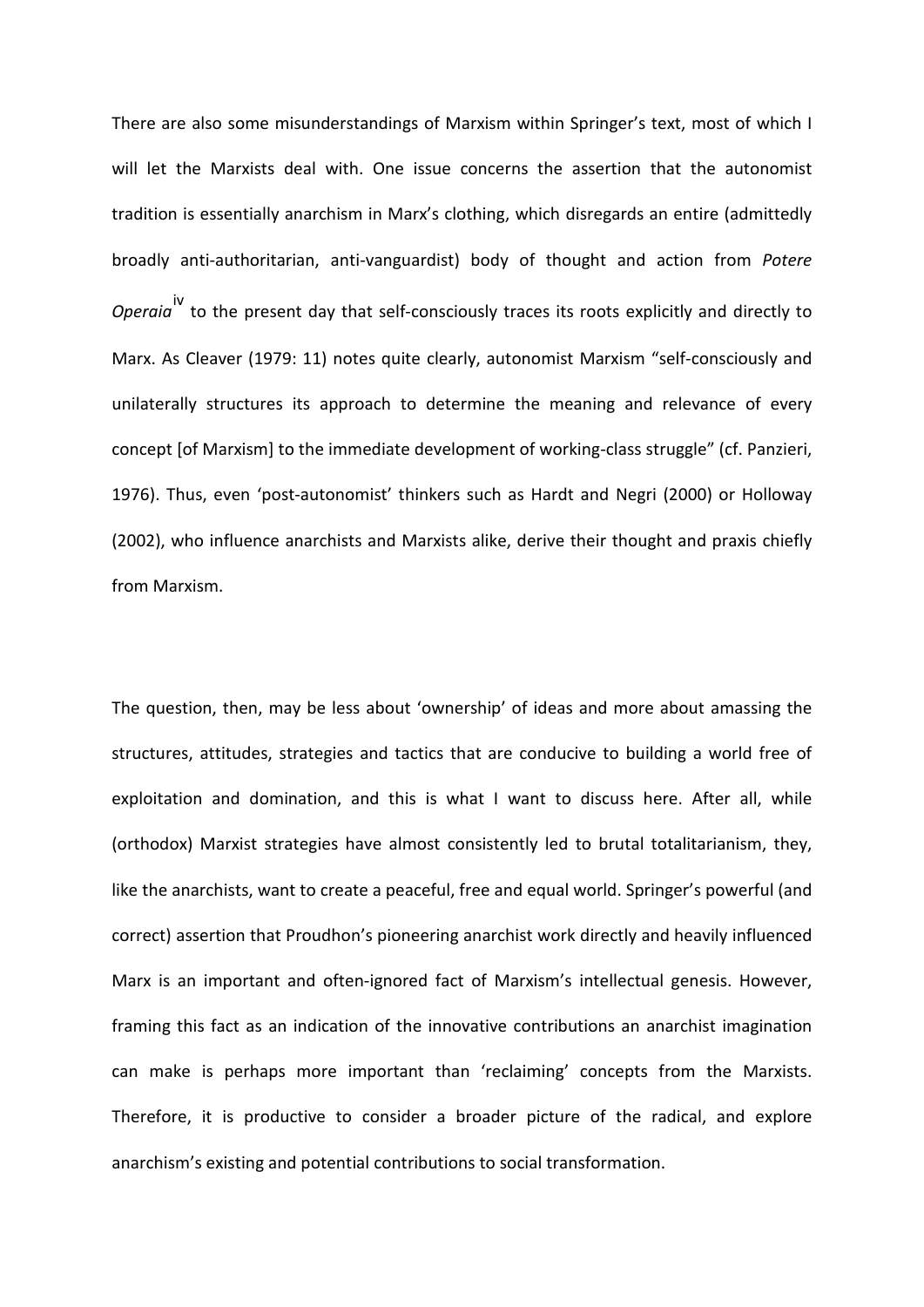The figure of Max Stirner looms large in this paper, foregrounding the individual as a fundamental building block of an anarchist philosophy. Yet, Stirner's influence on anarchism is rather ambiguous, also adopted by individualist anarchists (Brooks, 1994) whose politics are quite far removed from the communist anarchisms that Springer draws from elsewhere in his paper. The implications of Stirner's 'egoist anarchism' are contested by anarchists of the communist variety (see McKay, 2008: 1561-73), as his emphasis on the innate egoism of the individual seemingly creates a tension between the free will of said individual and their voluntary commitment to collective wellbeing. However, if we consider Kropotkin's *Mutual Aid*, he argues that while the tendency towards mutual aid lies at a far more primal level than the egoism of capitalist relations, it is not a selfless or loving act towards the other; rather, it is "the unconscious recognition… of the close dependency of every one's happiness upon the happiness of all" (Kropotkin, 2006 [1902]: xvi). The moral geography of anarchism is thus rather more complex than a cursory glance at Stirner might initially suggest, with the overlapping scales and practices of self- and collective interest producing a meshwork of contingent moral and practical decision-making structures within the self<sup>[v](#page-19-4)</sup>.

The egoist tendencies of some anarchists have, however, led to some of anarchism's more problematic elements, just as orthodox Marxism's total subsumption of the individual into the collective has led to its own, often brutal, vices. Anarchism's prefigurative politics emphasises the ongoing development of the practices and relations of envisioned future worlds in the present – but on what scale, and in what contexts? A strictly Stirnerite reading of anarchism might lead – and has led – some anarchists into a self-centred ghetto of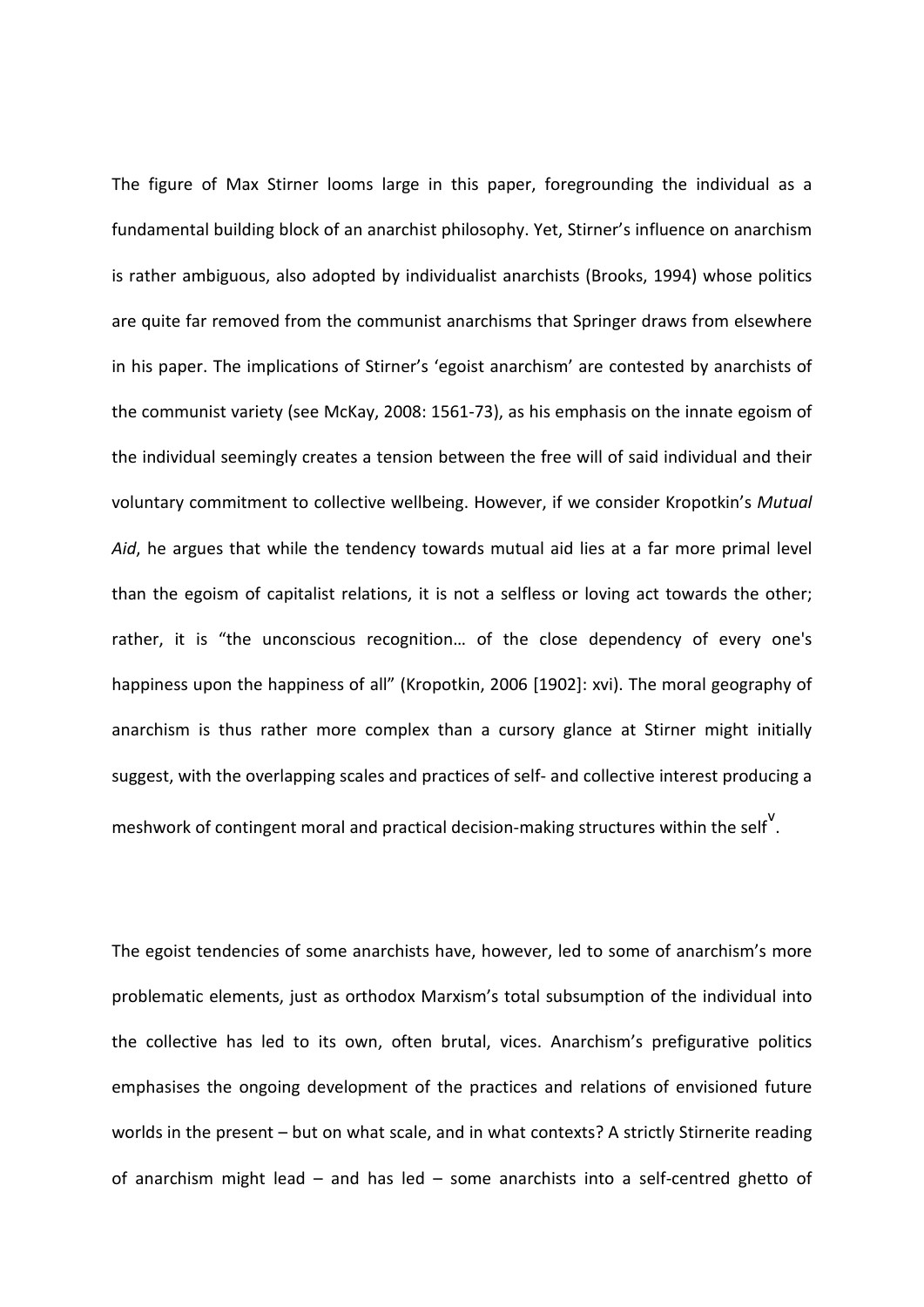individual lifestyle choices such as dumpster-diving and squatting as their *modus operandi*. One such contemporary US 'lifestylist' anarchist collective, CrimethInc, once notoriously declared "poverty, unemployment, homelessness – if you're not having fun, you're not doing it right!" (quoted in W. 2006: np.). Rightly, the shameless middle-class privilege with which they made this statement was immediately denounced by the majority of the Anglophone anarchist movement, but it illustrates how a narrow focus on individual lifestyle choices can lead to problematic political effects. Certain lifestyle choices, and experimental forms of living such as intentional communities, can be and have been part of a broader anarchist strategy – as 'incubators' of alternative social and economic relationships – but as a core strategy for changing the world, they can be deeply exclusionary and ineffective (Crane, 2012; Ince, 2010).

Building inclusive and effective spaces of organising is a challenge for both anarchists and Marxists alike. Both are located on the far fringes of contemporary political debate, where they face challenges that tend not to trouble academic geographers. Springer was right both to indicate the institutionalisation of the Marxist project within geography and to condemn the perpetuation of popular misunderstandings of anarchism among some in the discipline. However, while prejudice and misrepresentation is an enduring problem within geography, the breadth of theoretical experimentation in the discipline, and openness among (many) geographers towards radical and critical ideas, is a far cry from experiences of anarchistinspired scholars in fields such as international relations (e.g. Prichard, 2011) and law (e.g. Finchett-Maddock, 2012), who face far bigger hurdles and far stauncher orthodoxies.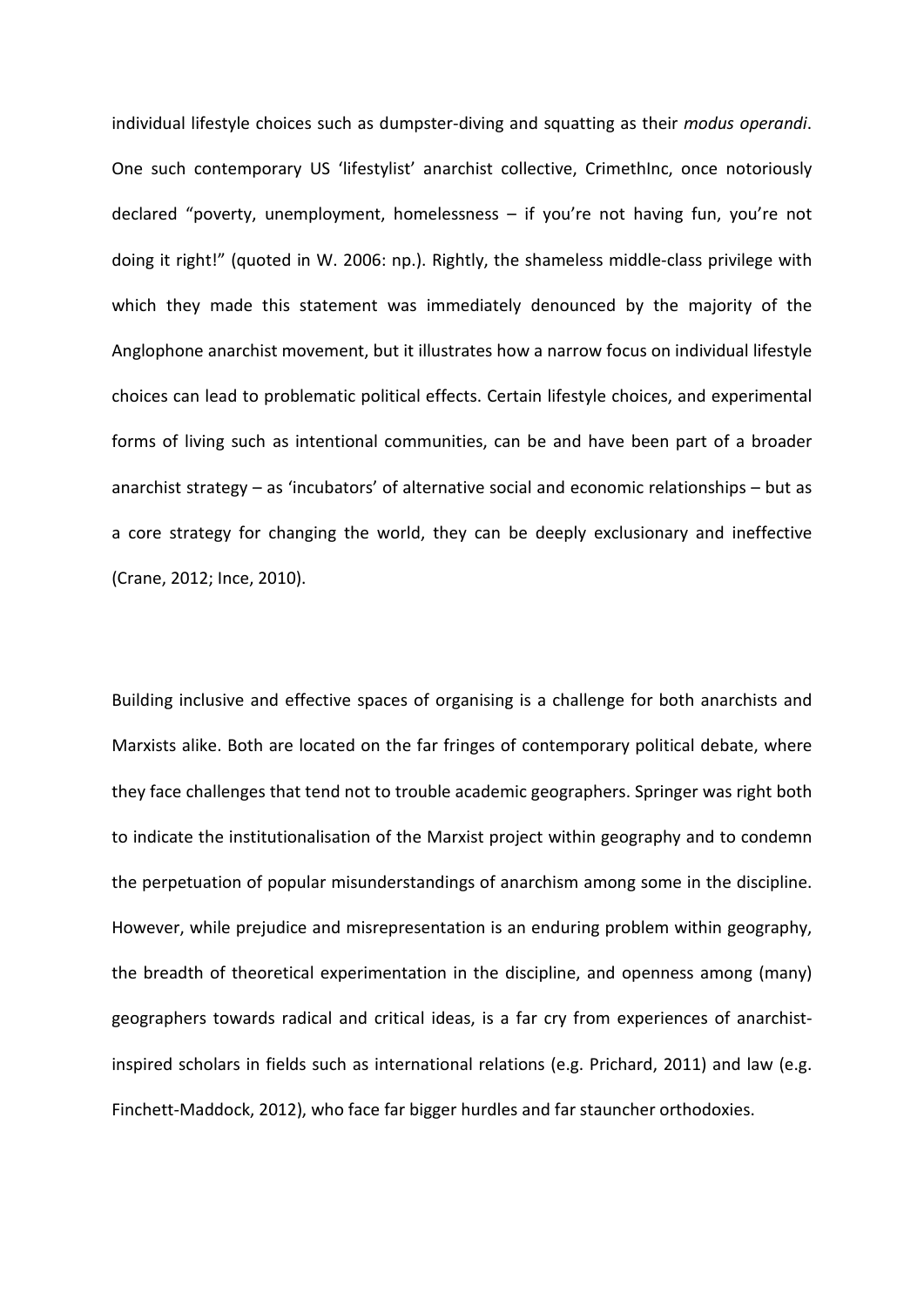This is not to suggest that radical geographers can relax, or that their ideas are eternally guaranteed a place in geography's conceptual arsenal. As we have seen in recent years, the appropriation of radical rhetoric and ideas by more centrist elements within geography has not gone unnoticed (Amin and Thrift, 2005; Smith, 2005). Plus, the growing neoliberal stranglehold is increasingly prioritising policy-oriented and for-profit research agendas, pushing radicals to the margins of the university funding landscape. In the ongoing decomposition of the full range of socialist movements in the Global North, and their failures to make substantial or long-term interventions in the various mass uprisings across the globe [vi](#page-19-5) radical scholars might do well to consider possible synergies that could be developed – not to subsume differences into a problematic 'broad front' but to think about how our cumulative intellectual labour could contribute to mass, organised, grassroots movements.

In this regard, we might do well to briefly consider two forms of anarchist praxis that rarely receive academic attention but which indicate alternatives to the stark divisions between Marxist (organised; economistic; disciplined) and anarchist (lifestylist; spontaneous; decentralised) stereotypes. The first is syndicalism; a predominantly anarchist-driven<sup>[vii](#page-19-6)</sup> initiative of creating revolutionary trade unions that are organised, controlled and led by workers themselves (Rocker, 2004 [1938]). These unions eschew the hierarchical, bureaucratic structures of mainstream unions, as well as both electoral and revolutionary political parties, in favour of the autonomous agency of workers themselves. In building workplace power in this way, syndicalism seeks not only to incrementally improve material working conditions but also to develop the skills and relationships to eventually do away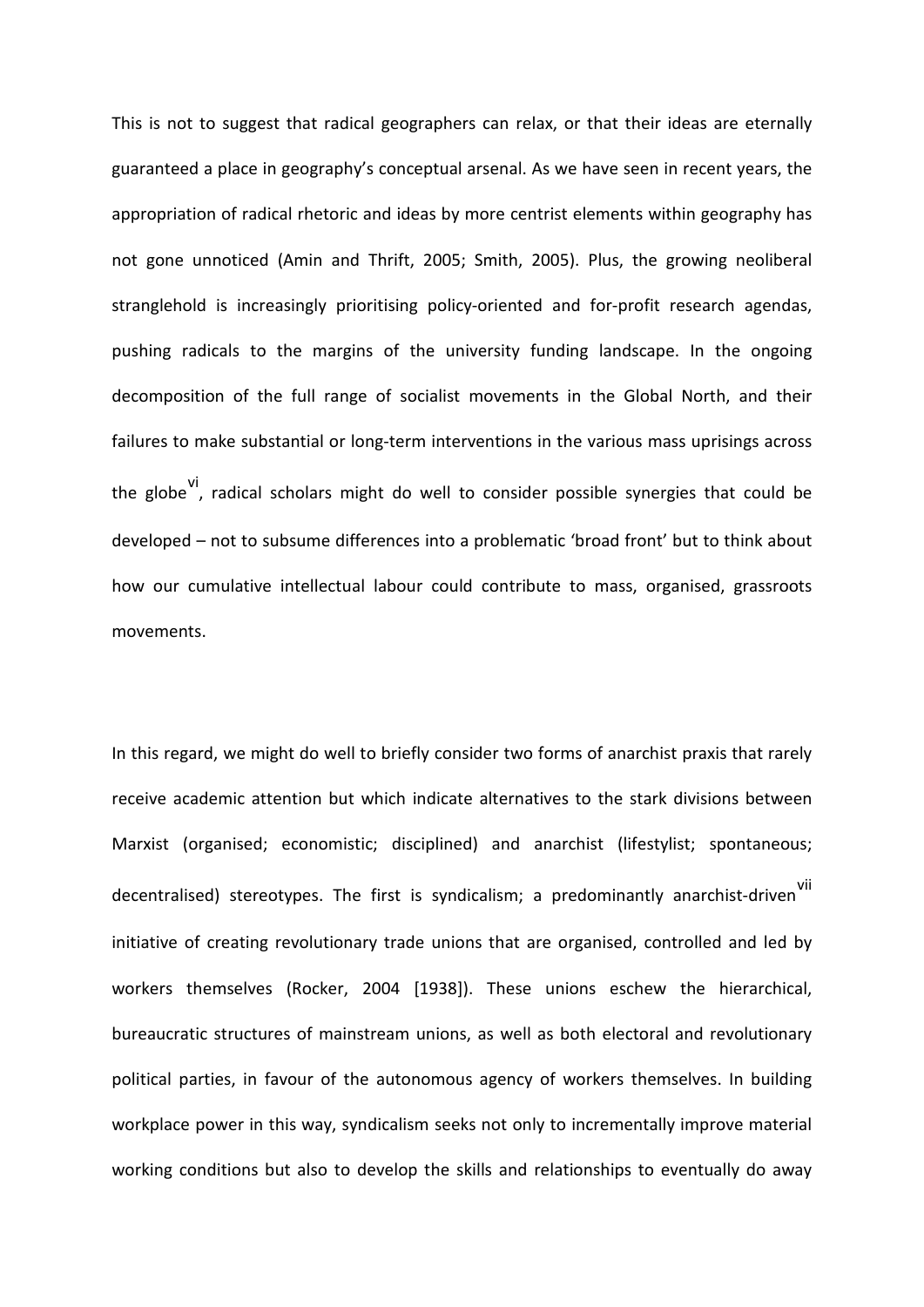with the ruling class altogether. The early  $20<sup>th</sup>$  Century saw the emergence of huge syndicalist unions – e.g. the IWW (North America), SAC (Sweden), FAU (Germany), USI (Italy), and CNT (Spain, France) – across the industrialised world, maintaining political independence from market-capitalist and so-called 'communist' state-capitalist imaginaries alike (van der Walt and Schmidt, 2009). Arguably, the (anarcho-)syndicalist movement has been the most successful anarchist tendency in terms of mass mobilisation, selfmanagement, and winning material improvements for ordinary people across the globe.

Intense state repression and shifting terrains of struggle (e.g. Hall, 2001) led to the decline of syndicalist unions in the latter half of the  $20<sup>th</sup>$  Century, but contemporary syndicalist currents [viii](#page-19-7) are resurgent in many places, indicating that it has enduring relevance to contemporary conditions. Indeed, given that a growing body of literature in labour geography notes the resilience of labour agency in hostile political-economic climates (e.g. Castree, 2007; Peck, 2012), syndicalism may be more relevant than ever. The strength of syndicalism is arguably its fusion of immediate improvements in working conditions and the creation of prefigurative structures of workers' self-management, although its critics note an overbearing focus on the (formal) economic sphere and wage labour <sup>[ix](#page-19-8)</sup>. The syndicalist programme offers an interesting case study in the productive tensions of how organised, mass prefiguration can function, operating through the spaces and structures of everyday economic production to forge anarchistic relationships in the heart of capitalism itself. These autonomous spatialities are quite distinct from the more transient spaces of, say, Occupy, operating through immanent, long-term social relationships and networks, rather than temporary, spectacular ruptures in the mundane (Ince, 2010; 2012).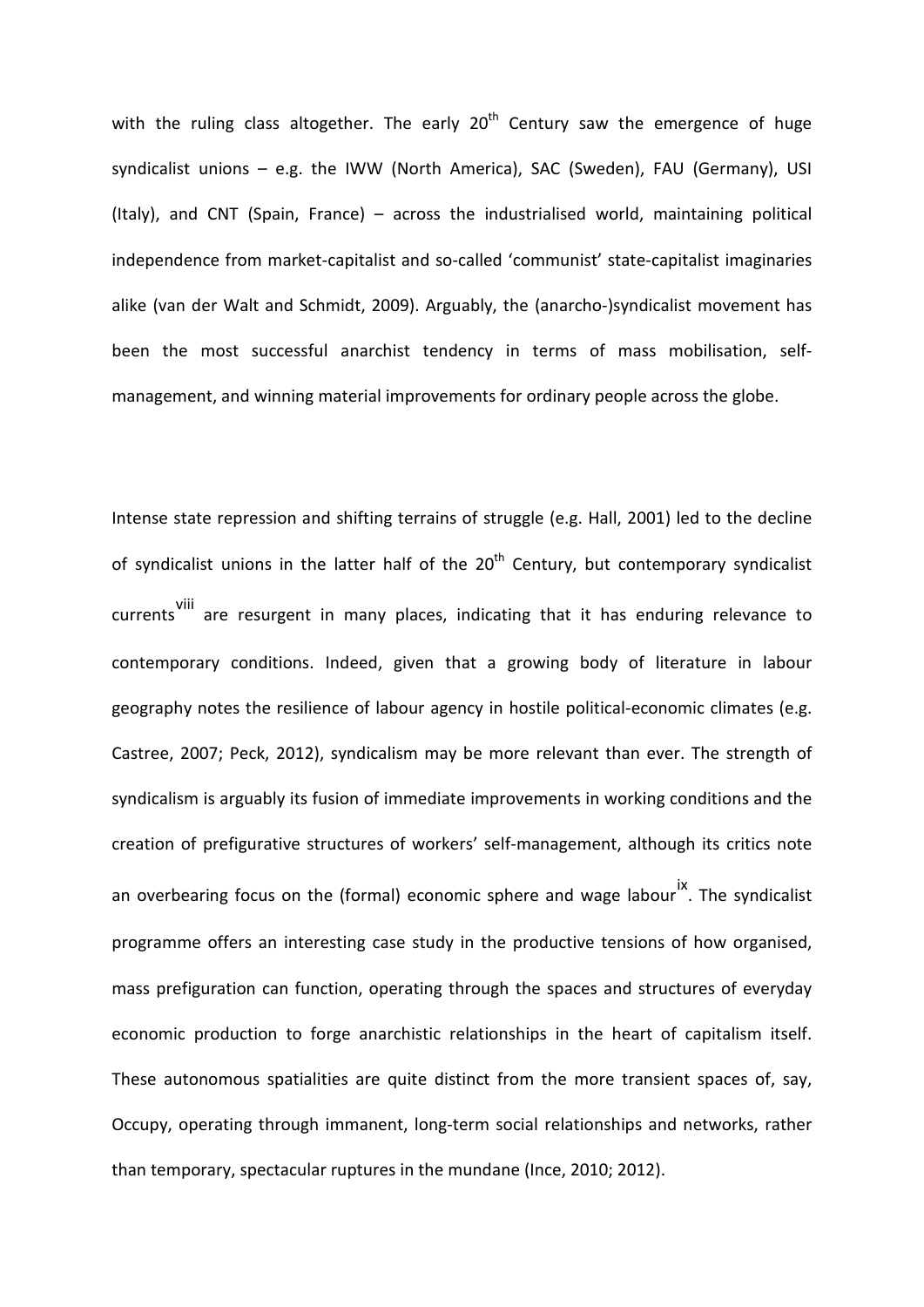Another, more controversial model of anarchist strategy derives from the failure of the anarchist armies in the Ukraine during the 1917 revolution. Commonly known as the 'Makhnovists' after their most charismatic commander, Nestor Makhno, they collectivised large areas of Ukraine along anarchist lines, before their federation of independent soviets fell at the hands of the Red Army (Arshinov, 2002 [1923]). The basic principles of platformism involve anarchist organisations with theoretical and tactical unity, stressing the need for well-organised anarchist organisation and "stand[ing] against the tactic of unaccountable individualism" in favour of "collective responsibility" (Dielo Truda, 2010 [1926]: 25). In this sense, they represent the opposite end of the anarchist spectrum to 'lifestylist' anarchisms.

Platformist groups tend to be small, disciplined, and tight-knit, operating largely as a tendency within broad-based organisations and social movements to advocate anarchist analysis and tactics. The platformist approach represents an effort to learn from the successes of Marxist tactics and apply them to grassroots anarchist logics, as opposed to assuming vanguard roles. Although critiqued by other anarchists as a quasi-authoritarian effort to 'Bolshevise' anarchism (Klien, 2010), platformist groups have nevertheless had some level of traction in broader social movements particularly in Argentina, South Africa, Italy, Brazil and Ireland<sup>[x](#page-19-9)</sup>. The large but often-forgotten early 20<sup>th</sup> Century anarchist movements in East Asia also utilised variants of organisation very similar to platformism (van der Walt and Schmidt, 2009).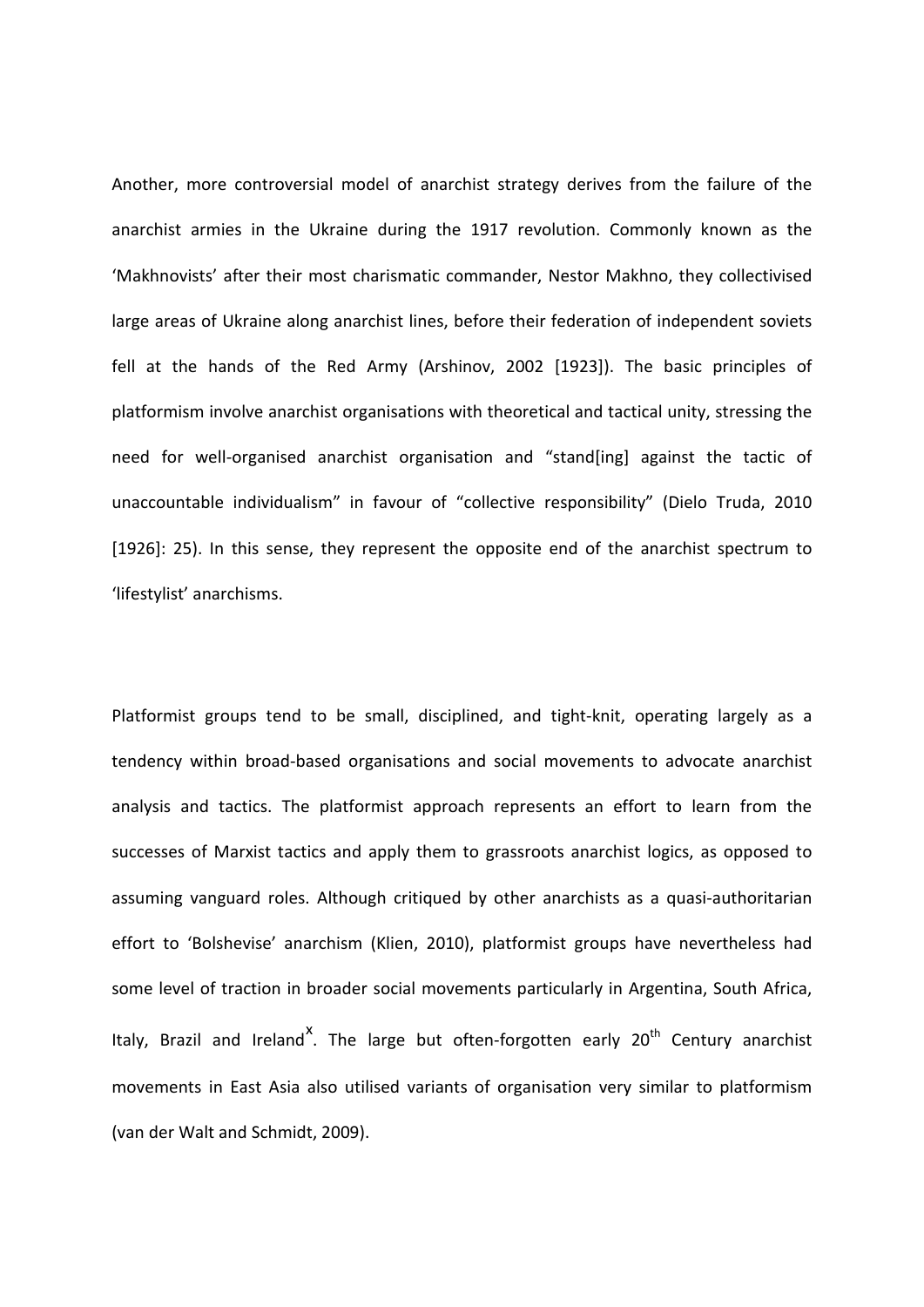Both syndicalism and platformism emphasise organisation, (self-)discipline, and planning; qualities that many, including Springer (2014), generally associate with Marxism. Both, unsurprisingly, grew partly out of a dissatisfaction with the ineffective anarchist movements that had gone before them and a recognition that, for all their flaws, Marxists were successfully building mass movements. Springer's (2014) critiques of orthodox Marxist strategy – of party-building, rigid and hierarchical structures, and so on – are absolutely correct, but we should also think more laterally. Before the split in the First International, as Springer hints, an incredible array of ideas and strategies was being openly discussed and built upon without the stark, formalised divide that dogs us now. There were profound disagreements, but by occupying the same organisational and discursive spaces, anarchists and Marxists forged a spectrum of differing but interconnected perspectives. Alongside anarchist initiatives like syndicalism and platformism, there are many examples of Marxist tendencies that derive inspiration from anarchists. Springer mentions autonomists and Situationists, but other Marxisms such as 'council communism' eschewed corruptible unions and Parties altogether in favour of distinctly anarchistic federations of self-managed workers' councils (Pannekoek, 2002 [1952]).

Maintaining 'grey areas' offers space for theoretical and movemental innovation. The "spontaneity" that Springer (2014) identifies in anarchist praxis is not a product of some specifically anarchist 'consciousness' but of certain *organisational logics* that nurture flexibility and creativity. Organisation is, after all, simply a pattern of human relations, and anarchist patternings make space for the spontaneous and the experimental, but they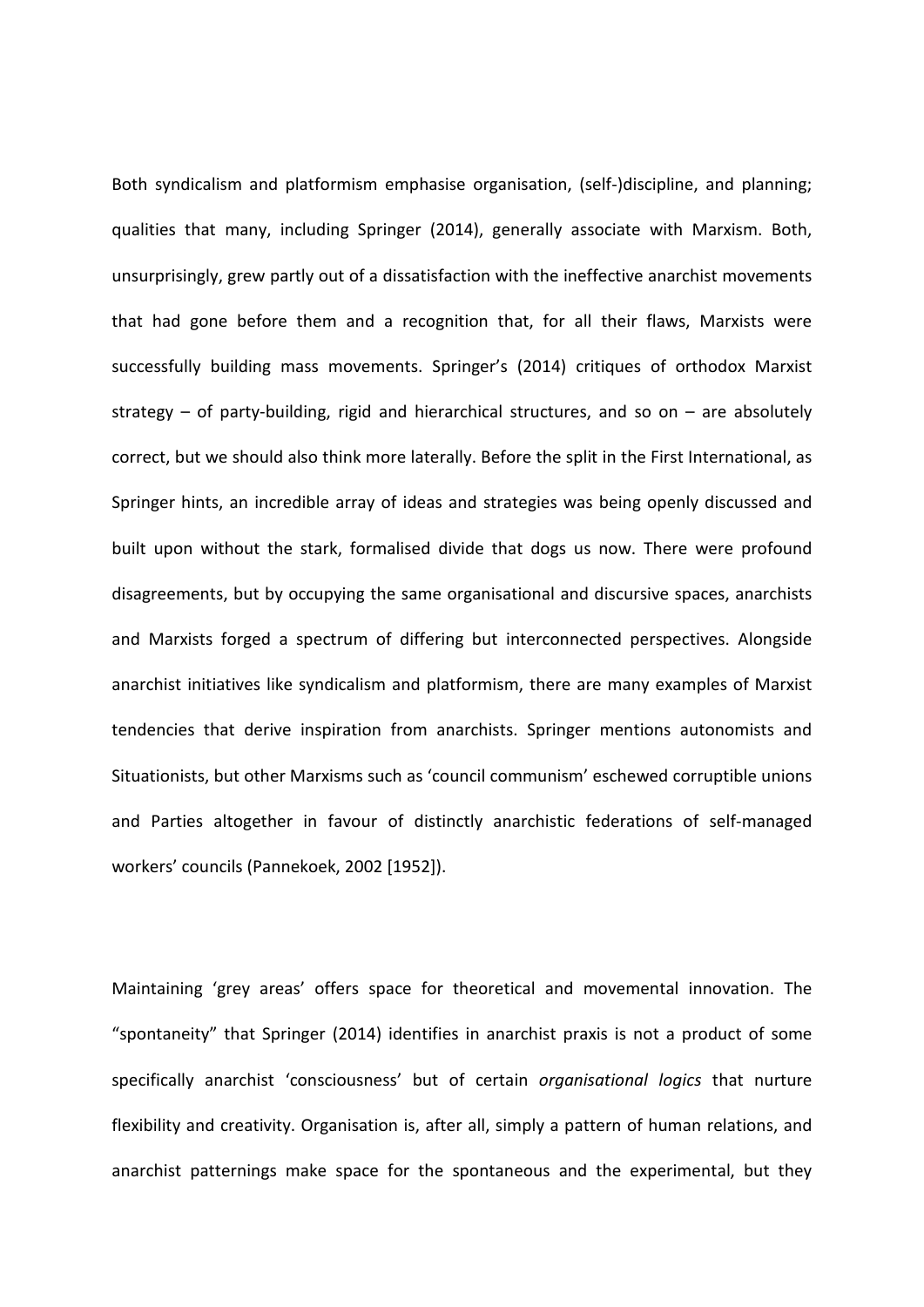themselves do not have to be spontaneous in nature. One of the most grave flaws of the 'propaganda of the deed' anarchism that Springer (2014:26) rightly critiques is an assumption that an anarchic human spontaneity resides within the individual, waiting to be triggered and multiplied by inspiration from spectacular acts of sabotage or assassination. For the most part, what Springer identifies as spontaneity is, in fact, carefully crafted on a low-level, 'infrapolitical' level, built over a number of years and solidified through personal networks, past experiences, other solidarities, and is manifested in a range of spatial, organisational and relational forms over time (Graeber, 2009; Ince, 2010). In the ongoing social movement quest to 'scale up', anarchists have variously sought to develop forms of organisation – based around the distinctively anarchist principles of self-management, mutual aid and voluntary association – for maintaining coherent and effective organisation while also maximising opportunities for freedom, participation – even play. It was through this restructuring of organisational and social relationships that the anarcho-syndicalist CNT in Spain and the platformist Makhnovshchina in Ukraine built effective  $-$  if ultimately unsuccessful – mass movements for the propagation and prefiguration of anarchist ways of living in the shadow of war.

But what is the relevance of these debates and histories to the future of radical geography? A central thread of Springer's (2014) paper, alongside his other work (e.g. Springer, 2010), focuses on establishing anarchism as a distinctive mode of geographical analysis – certainly welcomed by myself. Another thread of his paper is a disavowal of Marxism in response to the systematic appropriation, defamement, and misrepresentation of anarchist ideas by some of its followers. It is questionable as to whether geographers have been particularly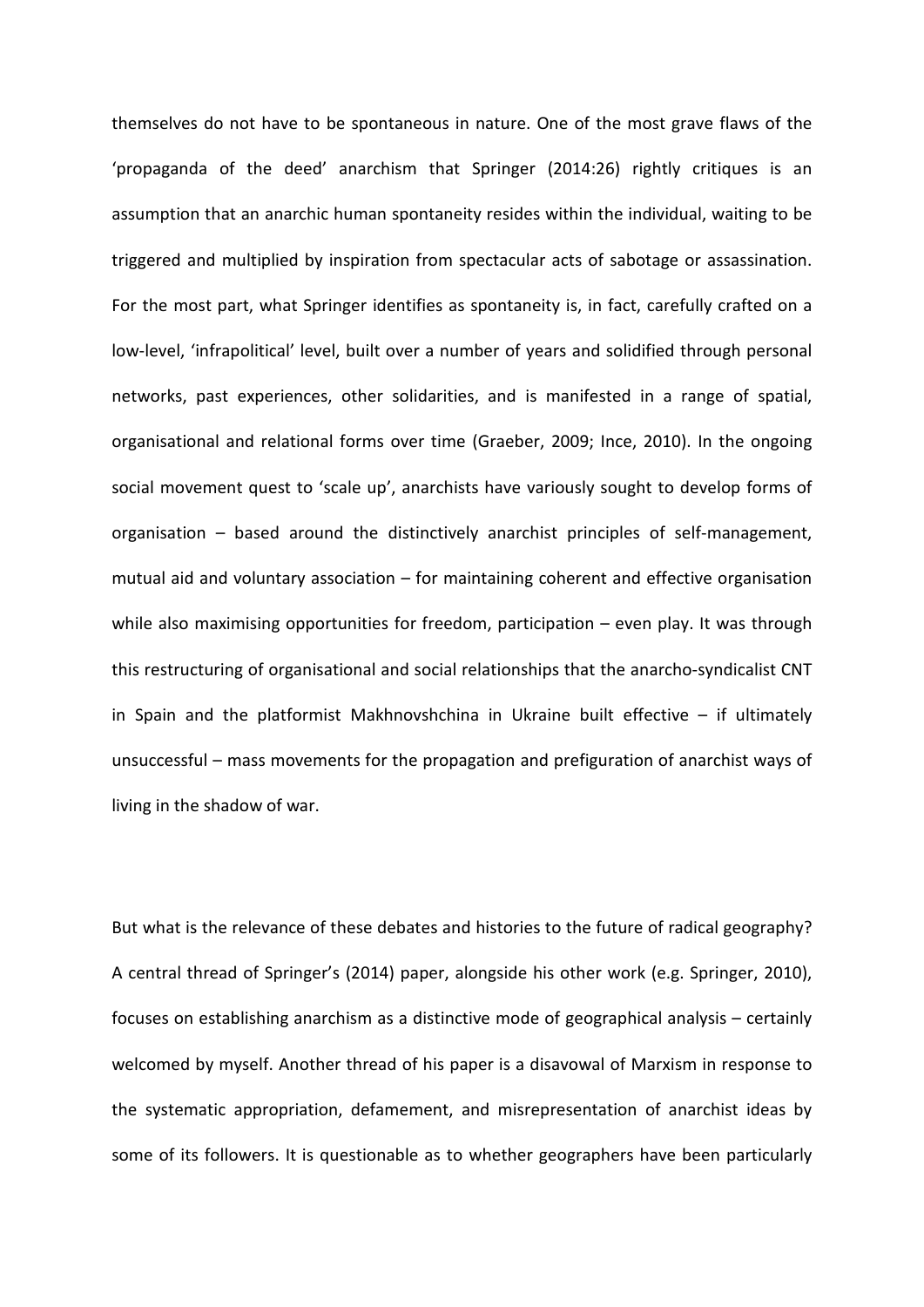guilty of this, and it may be more productive to consider the ways in which anarchist and Marxist geographers can learn from one another in a spirit of comradely critique inspired by the diverse and admittedly fragile unity of the First International.

For example, although Springer (2014) is absolutely correct in emphasising that there is more to anarchism than a critique of the state, it does distinguish anarchism from virtually all other political philosophies. Thus, rather than tinkering at the edges of the deeply embedded statism that runs through geographical scholarship, anarchists are equipped with a far stronger analytical framework than Marxists to interrogate the political role and effects of the state in capitalist society. This is something substantial that Marxist geographers may find analytically and conceptually useful. In return, a key factor in the prominence of Marxism in geography has been their ability to produce a more-or-less comprehensive research agenda and holistic spatial theory that explains how (major parts of) society work. The nascent anarchist field can learn from the more developed Marxist field that has been in existence for more than 40 years, but which grew from the same modest beginnings.

In this commentary, I have sought fragments of a renewed radical geography through some of the interstices between anarchism and Marxism, and hidden tendencies within anarchism itself. Within our heterodox discipline, the opportunities for anarchists to make innovative interventions in the fundamental underpinnings of geographical knowledge are already myriad, but outside the academy socialists of all persuasions are failing to capitalise upon some of the most intense crises of capitalism, climate and democracy in history. Rather than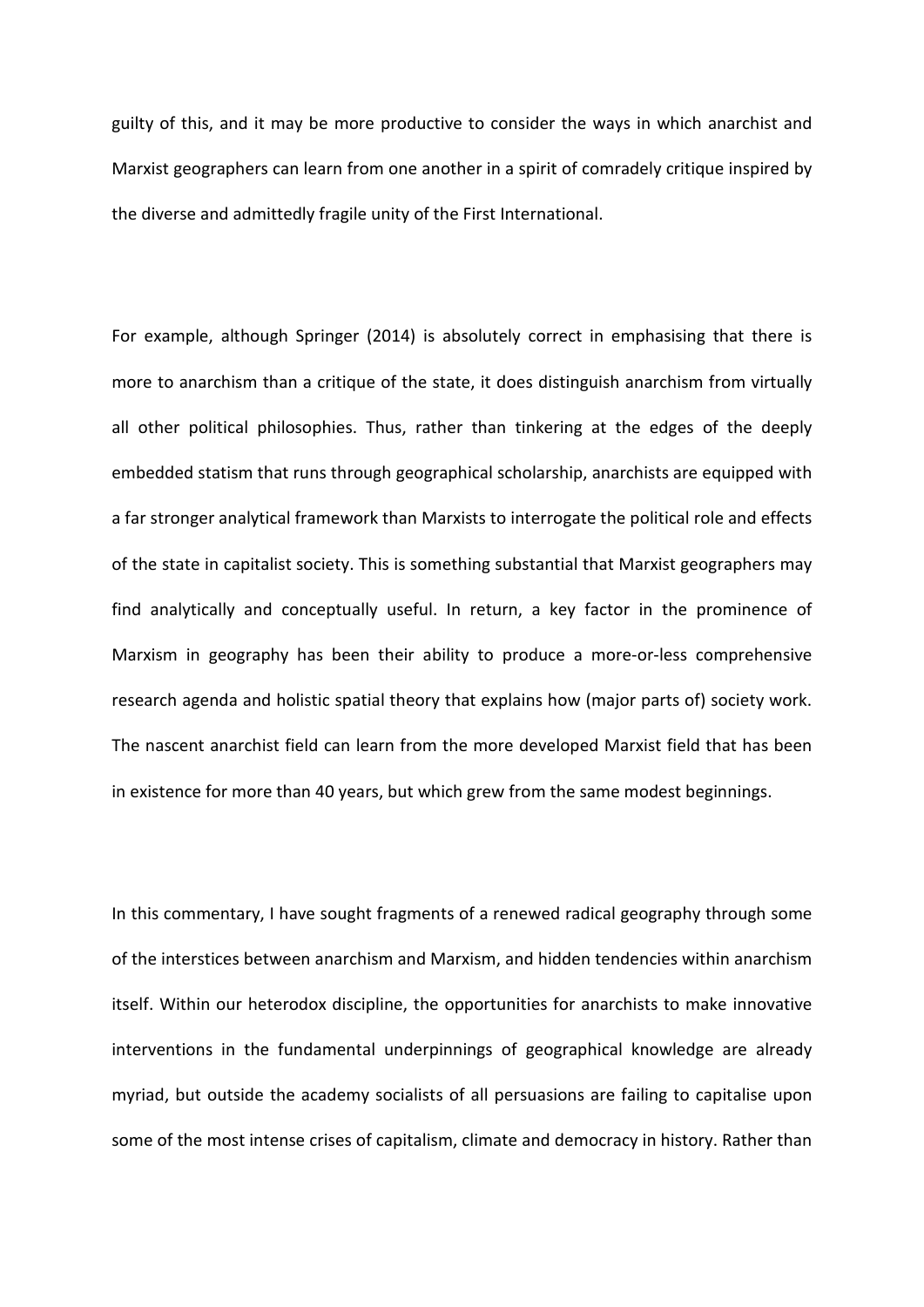rejecting one another wholesale, anarchists and Marxists alike would do well to reflect on Otto von Bismarck's exclamation shortly after the split of the First International:

> Crowned heads, wealth and privilege may well tremble should ever again the Black and Red unite! (cited in Kinna and Prichard, 2012: 2)

## *References*

Amin A and Thrift N (2005) What's left? Just the future. *Antipode* 37(2): 220-238.

Arshinov P (2002 [1923]) *The History of the Makhnovist Movement, 1918-1921.* London: Freedom Press.

Berry D (2009) *A History of the French Anarchist Movement, 1917-1945*. Edinburgh and Oakland: AK Press.

Brooks FH [ed.] (1994) *The Individualist Anarchists: An Anthology of* Liberty *1881-1908.* New Brunswick, NJ: Transaction.

Castree N (2007) Labour geography: a work in progress. *International Journal of Urban and Regional Research* 31(4): 853-862.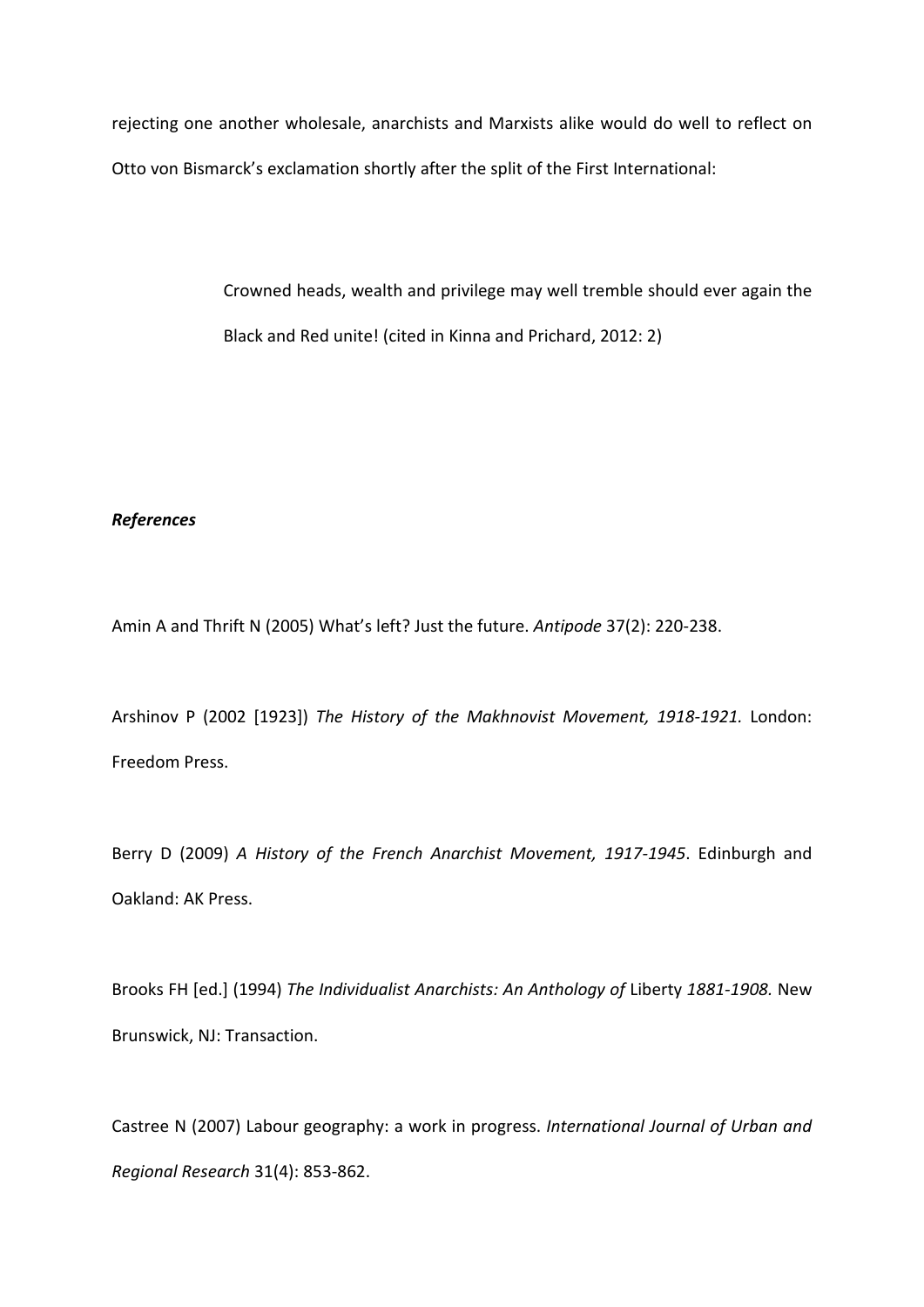Chatterton P, Pickerill J and Hodkinson S (2010) Beyond scholar activism: making strategic interventions inside and outside the neoliberal university. *ACME* 9(2): 245-275.

Cleaver H (1979) *Reading Capital Politically*. Brighton: Harvester Press.

Crane NJ (2012) Are "other spaces" necessary? Associative power at the dumpster. *ACME* 11(3): 352-372.

Dielo Truda (2010 [1926]) *The Organisational Platform of the General Union of Anarchists (Draft)*. [online] **Available** from: http://anarchistplatform.files.wordpress.com/2010/06/organisational\_platform\_of\_the\_ge neral\_union\_of\_anarchists\_draft1.pdf [Accessed 3 April 2014].

Finchett-Maddock L (2012) Seeing red: entropy, property, and resistance in the Summer riots 2011. *Law and Critique* 23(3): 119-217.

Franks B and Wilson M [eds.] (2010) *Anarchism and Moral Philosophy*. Basingstoke: Palgrave Macmillan.

Gelderloos P (2007) *How Nonviolence Protects the State*. Cambridge, MA: South End Press.

Graeber D (2009) *Direct Action: An Ethnography*. Edinburgh and Oakland: AK Press.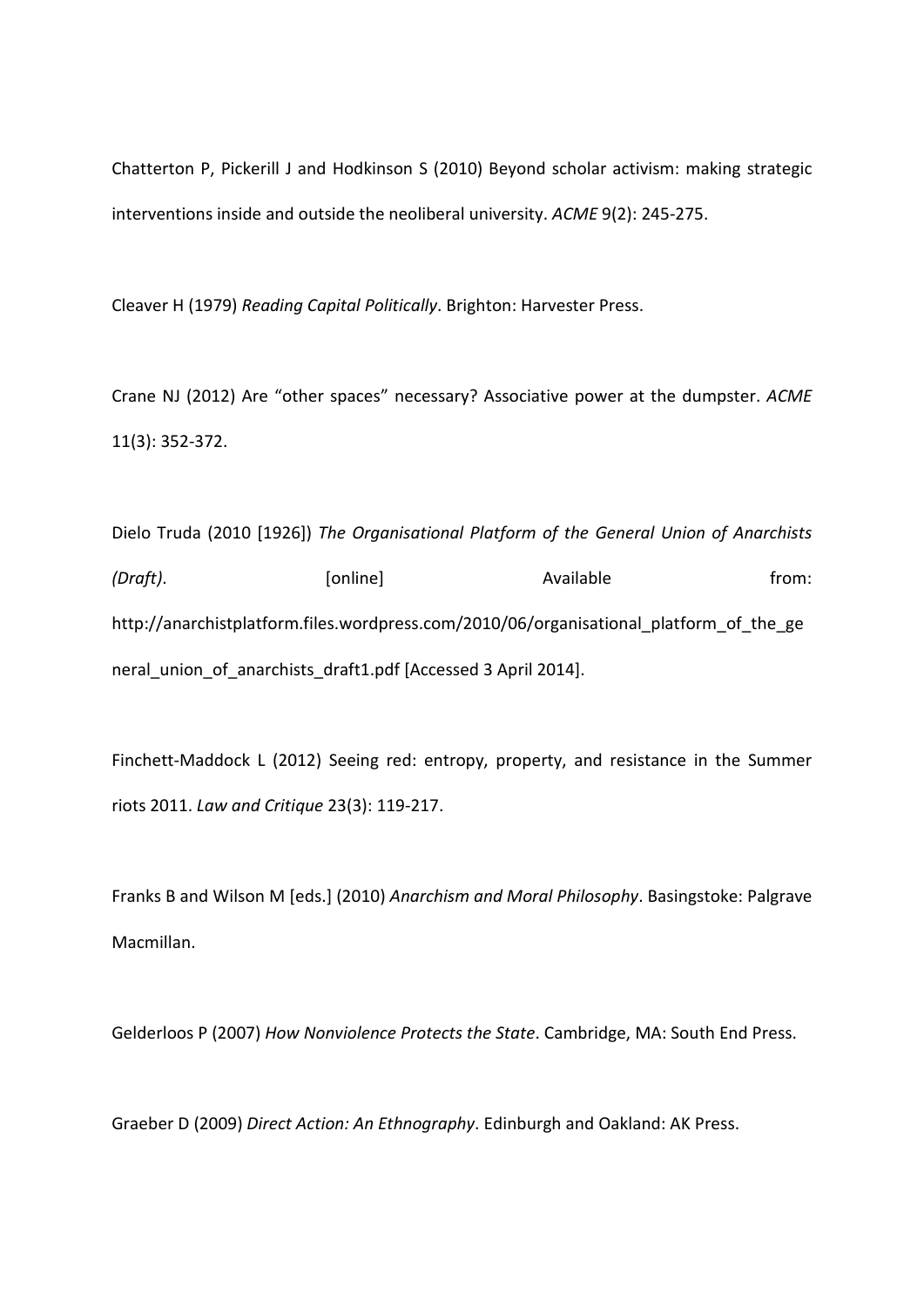Hall G (2001) *Harvest Wobblies: The Industrial Workers of the World and Agricultural Labourers in the American West, 1905 – 1930*. Corvallis: Oregon State University Press.

Heckert J (2005) *Resisting Orientation: On the Complexities of Desire and the Limits of Identity Politics.* PhD Thesis. University of Edinburgh.

Holloway J (2002) *Change the World without Taking Power: The Meaning of Revolution Today*. London: Pluto Press.

Ince A (2010) *Organising Anarchy: Spatial Strategy, Prefiguration and the Politics of Everyday Life*. PhD thesis. Queen Mary, University of London.

Ince A (2012) In the shell of the old: anarchist geographies of territorialisation. *Antipode* 44(5): 1645-1666.

Kinna R and Prichard A (2012) Introduction. In Prichard A, Kinna R, Pinta S and Berry D [eds.] *Libertarian Socialism: Politics in Black and Red*. (pp. 1-16) Basingstoke and New York: Palgrave Macmillan.

Klien K (2010) *Contemporary Platformism: A Critical Study*. Sheffield: Outrages Press.

Kropotkin P (2006 [1902]) *Mutual Aid: A Factor of Evolution*. Mineola, NY: Dover Publications.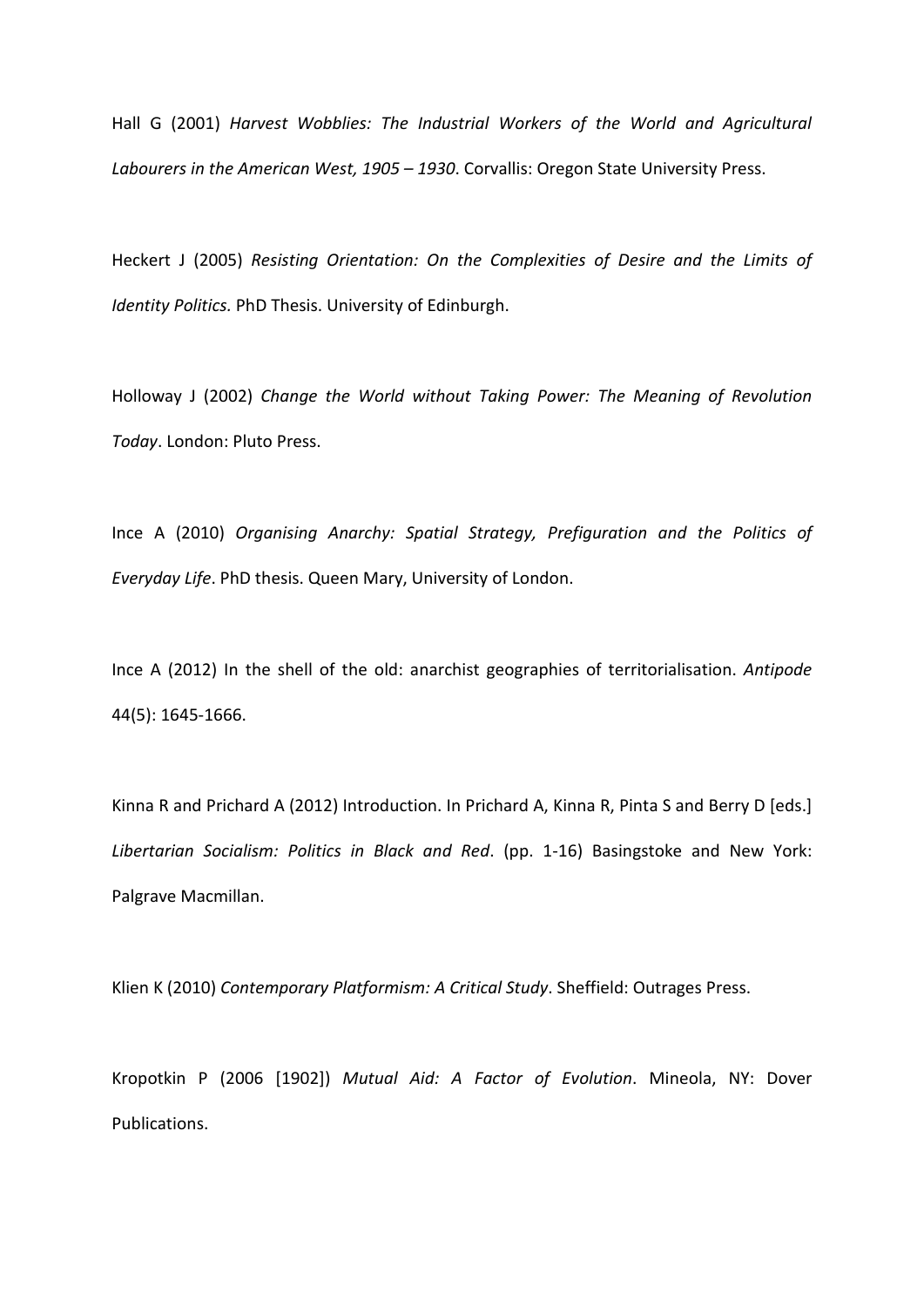Lenin VI (1987 [1902]) *Essential Works of Lenin: "What is to Be Done?" and Other Writings*. Christman HM [ed.]. Mineola, NY: Dover Publications.

McKay I (2008) *An Anarchist FAQ: Volume 1*. Edinburgh and Oakland: AK Press.

Pannekoek (2002 [1952]) *Workers' Councils*. Edinburgh and Oakland: AK Press.

Panzieri R (1976) Surplus value and planning: notes on the reading of *Capital*. Trans. Bees J *The Labour Process and Class Strategies* CSE Pamphlet 1, London: CSE.

Peck J (2012) Making space for labour. In Featherstone D and Painter J [eds] *Spatial Politics: Essays for Doreen Massey*. (pp 99-114) Oxford: Wiley-Blackwell.

Peirats J (1990) *Anarchists in the Spanish Revolution*. London: Freedom Press.

Prichard A (2011) What can the absence of anarchism tell us about the history and purpose of International Relations? *Review of International Studies* 37(4): 1649-1669.

Rocker R (2004 [1938]) *Anarcho-Syndicalism: Theory and Practice*. Edinburgh and Oakland: AK Press.

Smith N (2005) Neo-critical geography, or, the flat pluralist world of business class. *Antipode* 37(5): 887-899.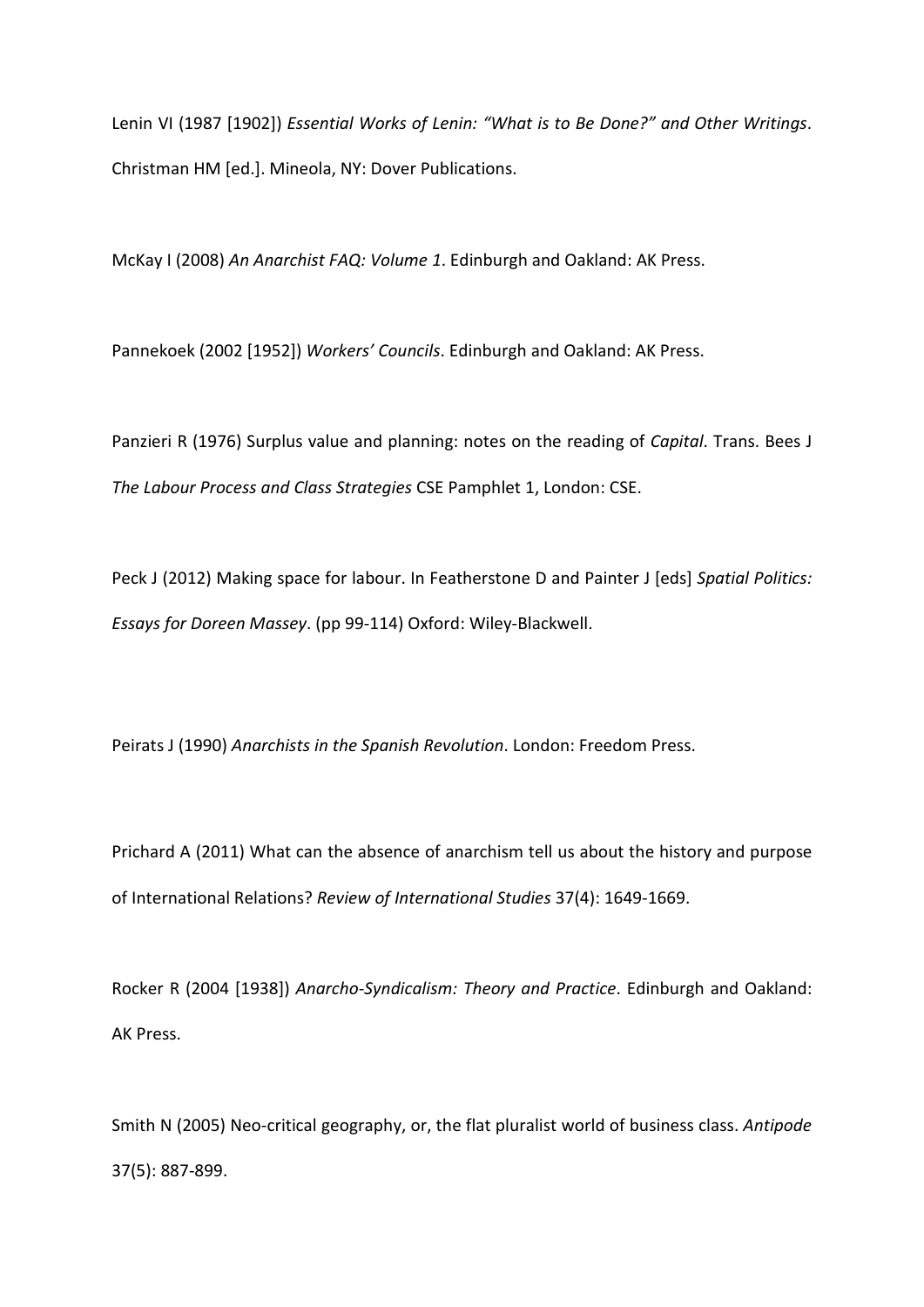Springer S (2010) Public space as emancipation: meditations on anarchism, radical democracy, neoliberalism and violence. *Antipode* 43(2): 525-562.

Springer S (2014) Why a radical geography must be anarchist. *Dialogues in Human Geography*.

Swyngedouw E (2010) The communist hypothesis and revolutionary capitalisms: exploring the idea of communist geographies for the twenty-first century. *Antipode* 41(s1): 298-319.

Thompson FW and Bekken J (2005) *The Industrial Workers of the World: Its First 100 Years*. Cincinnati, OH: IWW.

Van der Walt L and Schmidt M (2009) *Black Flame: The Revolutionary Class Politics of Anarchism and Syndicalism (Vol. 1)*. Edinburgh and Oakland: AK Press.

W. (2006) Rethinking CrimethInc: "Your politics are bourgeois as fuck". *LibCom*. [online] Available from: http://libcom.org/library/rethinking-crimethinc [Accessed 2 April 2014].

Wellbrook C (2009) Seething with the ideal: Galleanisti and class struggle in late Nineteenth Century and early Twentieth Century USA. *WorkingUSA*, 12(3): 403-420.

Wills J (2012) The geography of community and political organisation in London today. *Political Geography* 31(2): 114-126.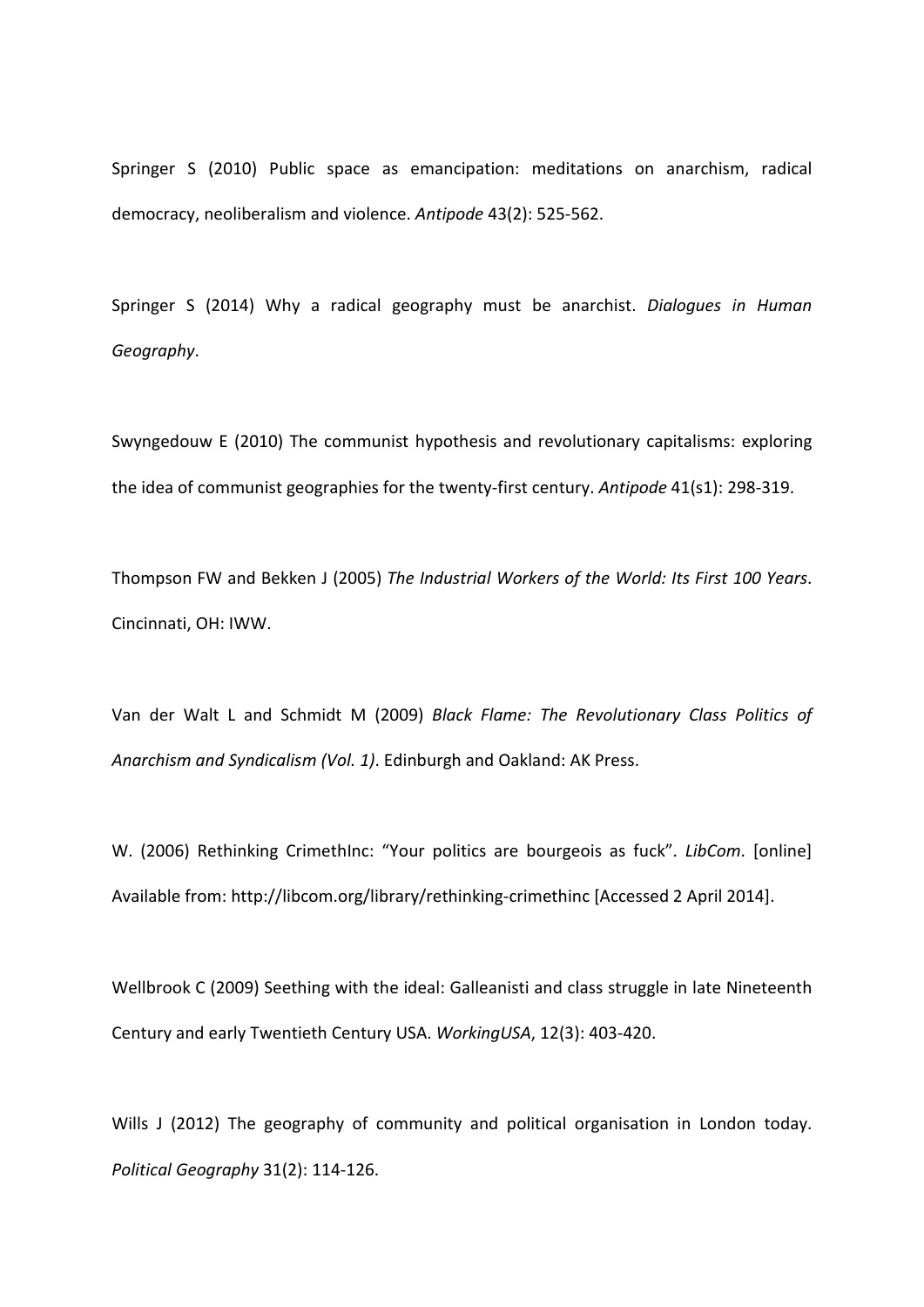Wright S (2002) *Storming Heaven: Class Composition and Struggle in Italian Autonomist Marxism*. London and Sterling, VA: Pluto Press.

WSM (2006) Looking back on the battle of the Bins & the Lessons Learnt – interview. *Red and Black Revolution* 10 [online] Available from: http://www.wsm.ie/c/lessons-dublin-bintax-campaign-interview [Accessed 3 April 2014].

iii Of course, there are exceptions to this rule, and the varied work of scholar-activists such as Gibson-Graham (e.g. 2006), the Autonomous Geographies Collective (e.g. Chatterton, Pickerill and Hodkinson, 2010) and Wills (e.g. 2012) are some of the more prominent in this regard.

iv *Potere Operaio* ("Workers' Power") was an early, influential Italian autonomist organisation, active from 1968 to 1973. Originally ascribing the name *operaismo* ('workerism') to what we generally call 'autonomist Marxism', this organisation and ones like it such as *Autonomia Operaio* and *Lotta Continuia* formed the organisational and theoretical core of the autonomist tendency within Marxism (see Wright, 2002).

v Some varied approaches to anarchism, moral decision-making, and the self can be found in Franks and Wilson [eds.] (2010).

vi The obvious example, in this regard, is in the Ukraine, where the recent insurgency has arguably been dominated by hard-right, nationalist and outright neo-fascist groups.

vii The precise politics of syndicalism are somewhat contested. While some, such as the IWW, seek to remove the 'politics' of factionalism from the union, emphasising workers' democratic control of the economy as the primary goal rather than a particular political label, most syndicalist unions self-identify as *anarcho*-syndicalist, with an explicit purpose to move towards an anarchist world. The term 'anarcho-syndicalism', however, only appeared as late as the 1920s, initially used as a derisory label given by pro-USSR Marxists to discredit the syndicalist unions and instead draw workers towards vanguardist party politics (Berry, 2009).

viii

<u>.</u>

By 'currents' I mean not only syndicalist unions but also syndicalist groups and tendencies within mainstream unions. Again, there is a complex internal politics concerning the relationships between these two groups of syndicalists, but this is beyond the remit of this short commentary.

i Corresponding author: Anthony Ince, Kulturgeografiska Institutionen, Stockholms Universitet, Stockholm 106 91, Sverige. Anthony.ince@humangeo.su.se

ii Matt Smith introduced me to Refused. He should certainly receive some credit for the reflections in this opening section.